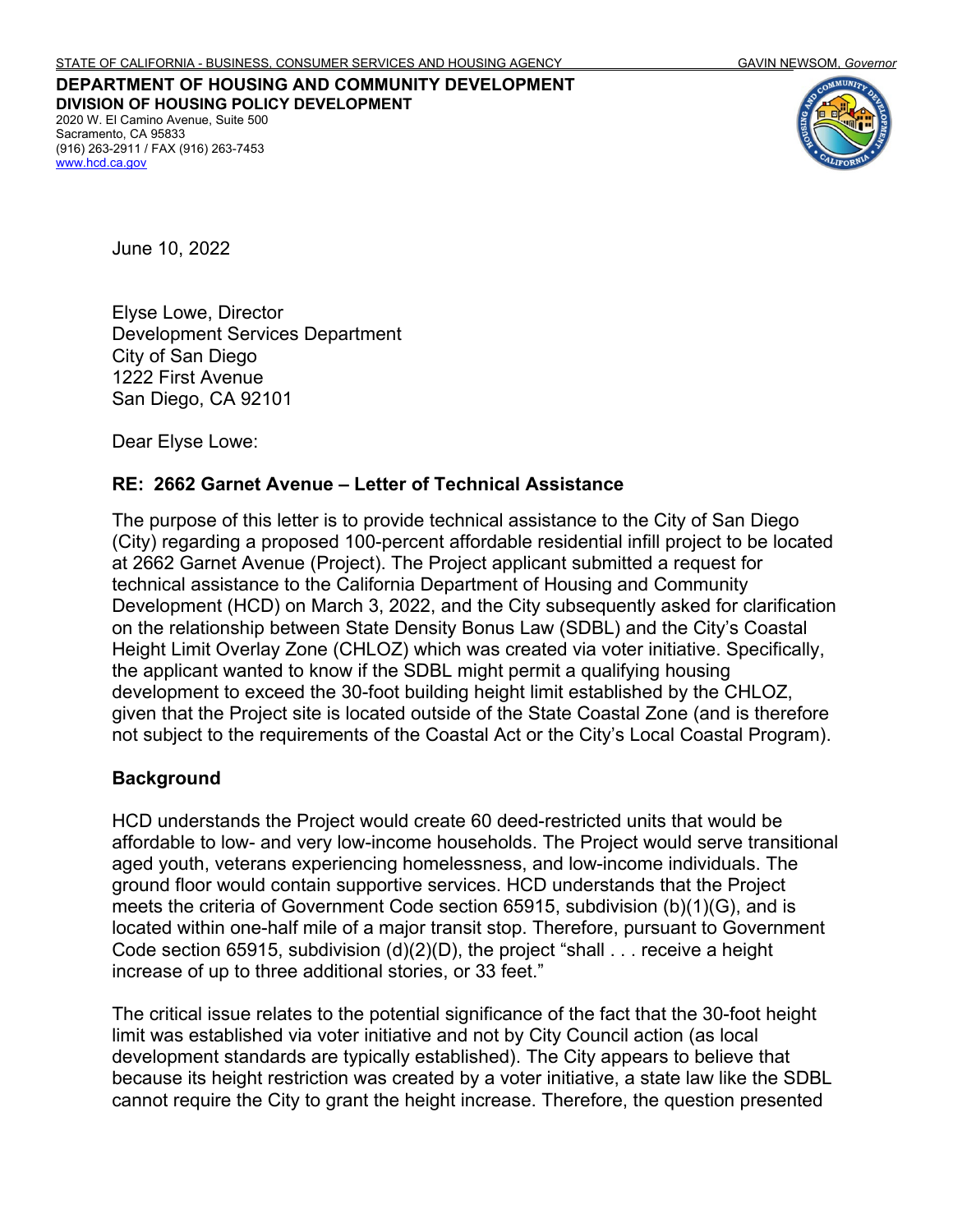## is: *Is a development standard created by voter initiative immune from the requirements of the State Density Bonus Law?*

# **Brief Answer**

No. The State Legislature can and does preempt local initiatives. "If otherwise valid local legislation conflicts with state law, it is preempted by such law and is void." Sherwin-Williams Co. v. City of Los Angeles (1993) 4 Cal.4th 893, 897, 16 Cal.Rptr.2d 215, 217. It makes no difference that the local law was created by voter initiative. Courts have repeatedly held that the Legislature can preempt local initiatives that conflict with state law. See, for example, Building Industry Association v. City of Oceanside, (1994) 27 Cal.App.4th 744, 771-72, 33 Cal.Rptr.2d 137, 154-55 (local growth control initiative invalid because of facial conflict with state housing policy).

# **Analysis**

Under the California Constitution, a city or county may make and enforce ordinances and regulations "not in conflict with general laws." (Cal. Const., art. XI, section 7). Conversely, a city may not make or enforce a regulation that conflicts with state law. As noted above, "If otherwise valid local legislation conflicts with state law, it is preempted by such law and is void." See, Sherwin-Williams Co. v. City of Los Angeles (1993) 4 Cal.4th 893, 897, 16 Cal.Rptr.2d 215, 217. The City of San Diego apparently interprets the development standard at issue here as disallowing the height increase guaranteed by SDBL. Accordingly, the development standard conflicts with SDBL and is void.

For purposes of preemption analysis, it makes no difference that the preempted local regulation was enacted by local voter initiative. California courts have repeatedly held that the Legislature can preempt local initiatives that conflict with state law. For example, in City of Watsonville v. State Department of Health Services (2005) 133 Cal.App.4th 875, 881, 35 Cal.Rptr.3d 216, 218, the court invalidated a local initiative prohibiting fluoridation of the water supply because the initiative conflicted with state law. Similarly, and especially relevant here, in Building Industry Association v. City of Oceanside, (1994) 27 Cal.App.4th 744, 771-72, 33 Cal.Rptr.2d 137, 154-55, the court struck down a local growth control initiative because it conflicted with state housing policy.[1](#page-1-0)

<span id="page-1-0"></span>**<sup>1</sup>** The fact that San Diego is a charter city does not change this analysis. California courts have repeatedly held that housing is a matter of statewide concern and that state housing laws preempt conflicting local law. See, for example, [Ruegg & Ellsworth v. City of Berkeley](https://1.next.westlaw.com/Document/I2e327470a23f11ebb59191cef82ec18e/View/FullText.html?listSource=Search&navigationPath=Search%2fv1%2fresults%2fnavigation%2fi0ad604ab000001814b1319c0a85768ce%3fppcid%3d8e79f6ac8a7748b8adaf43edcae04070%26Nav%3dCASE%26fragmentIdentifier%3dI2e327470a23f11ebb59191cef82ec18e%26parentRank%3d0%26startIndex%3d1%26contextData%3d%2528sc.Search%2529%26transitionType%3dSearchItem&list=CASE&rank=2&listPageSource=3d4bea4268967e9abeb426e43a5c0828&originationContext=docHeader&contextData=(sc.DocLink)&transitionType=Document&needToInjectTerms=False&enableBestPortion=True&docSource=1d9add1b77974dcf90191c5f4b61caed&ppcid=8c8265829337449290ed6f23f4801043) (2021) 63 Cal.App.5th 277, 277 Cal.Rptr.3d 649 (SB 35, codified as Government Code section 65913.4, preempts conflicting charter city ordinance) and [Anderson v. City of San Jose](https://1.next.westlaw.com/Link/Document/FullText?findType=Y&serNum=2049700158&pubNum=0007053&originatingDoc=I2e327470a23f11ebb59191cef82ec18e&refType=RP&fi=co_pp_sp_7053_709&originationContext=document&transitionType=DocumentItem&ppcid=8c8265829337449290ed6f23f4801043&contextData=(sc.DocLink)#co_pp_sp_7053_709) (2019) 42 [Cal.App.5th 683, 709–710, 255 Cal.Rptr.3d 654](https://1.next.westlaw.com/Link/Document/FullText?findType=Y&serNum=2049700158&pubNum=0007053&originatingDoc=I2e327470a23f11ebb59191cef82ec18e&refType=RP&fi=co_pp_sp_7053_709&originationContext=document&transitionType=DocumentItem&ppcid=8c8265829337449290ed6f23f4801043&contextData=(sc.DocLink)#co_pp_sp_7053_709) (Surplus Land Act preempts conflicting charter city ordinance). See also, Buena Vista Gardens Apartments Association v. City of San Diego (1985) 175 Cal.App.3d 289, 306, 220 Cal.Rptr. 732, 742 (Housing Element Law applies in the charter city of San Diego. "[I]f a matter is of statewide concern, then charter cities must yield to the applicable general state laws regardless of the provisions of its charter.").